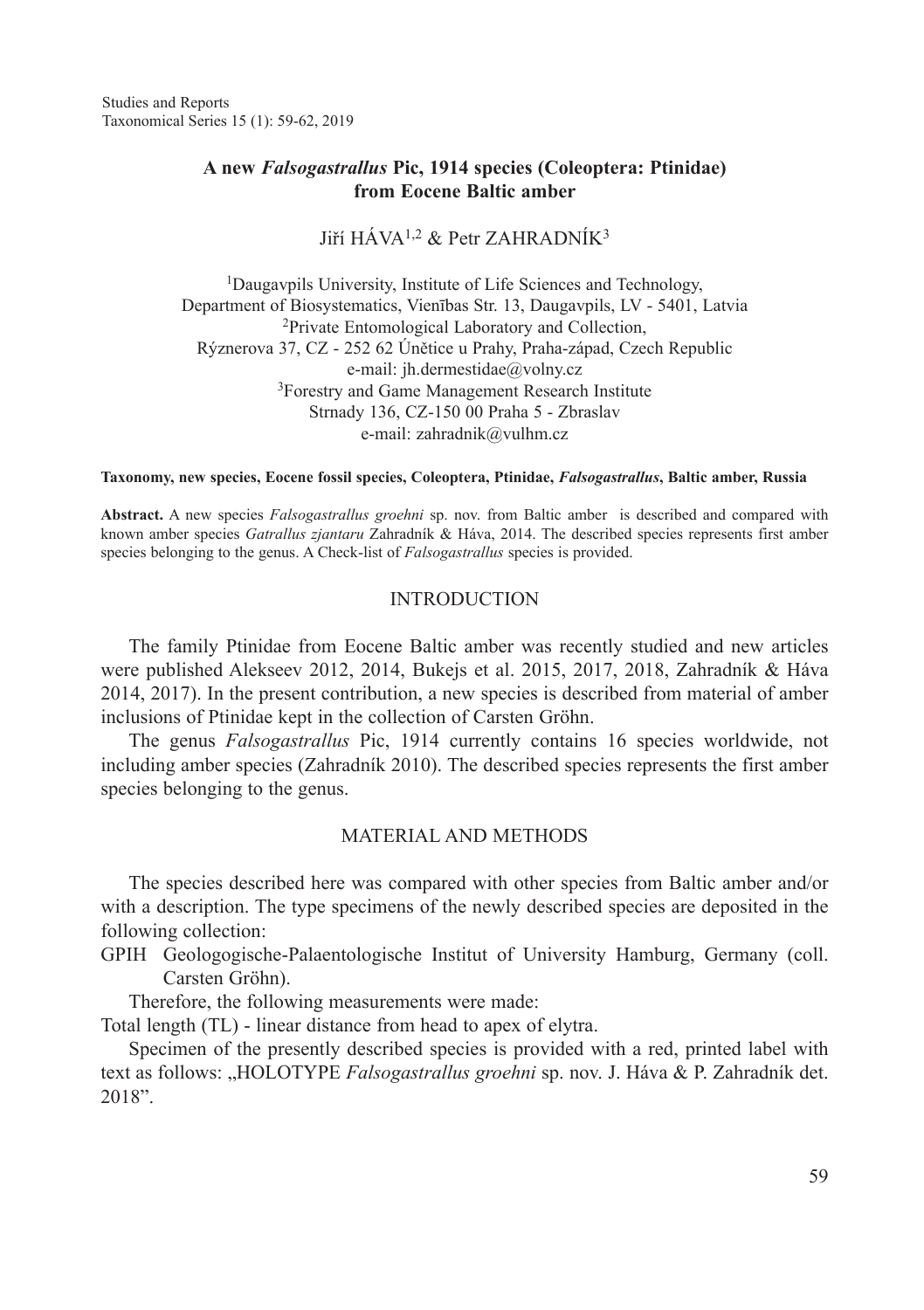# **RESULTS**

# *Falsogastrallus groehni* **sp. nov.** (Figs. 1-3)

**Type strata.** Baltic amber, mid-Eocene to Upper Eocene.

**Type locality.** Yantarny settlement (formerly Palmnicken), Sambian (Samland) Peninsula, the Kaliningrad region, Russia.

**Type material.** Holotype: GPIH 4988, coll. Gröhn No.8593, adult, sex unknown. Complete beetle included in small, transparent, yellow amber piece, (GPIH).

**Description of holotype.** Measurements (mm): TL 1.6. Body piceous, oblong oval, covered by very short setation (Figs. 1-2). Antennae and legs black. Head evenly convex, finely punctured. Eyes large, slightly globular. Antennae black with 9 antennomeres, antennal club (Fig. 3). Pronotum transverse, strongly convex, without bump. Lateral margin visible only shortly before base (dorsal view). Surface of pronotum finely punctured. Scutellum trapezoidal, slightly wider than long. Elytra with double punctuation - the first is coarse and sparse, the second is fine and dense, with one more distinct lateral striae. Epipleuron narrow, finely punctured. Metasternum finely punctured. Abdomen with four visible ventrites (Fig. 2a): the first ventrite with short lateral stria, broad and long as second, third and fourth ones short.

**Differential diagnosis.** The new species belongs to the genus *Falsogastrallus* Pic, 1914 and differs from recent species by the structure of antennal club and very long first visible abdominal ventrite. The new species differs from the amber species *Gatrallus zjantaru* Zahradník & Háva, 2014 by the following characters:

*Falsogastrallus groehni* sp. nov.: abdomen with four visible ventrites; each elytron without longitudinal ledge, with double punctuation (Figs. 1-2).

*Gatrallus zjantaru* Zahradník & Háva, 2014: abdomen with five visible ventrites; each elytron with longitudinal ledge and the very distinct punctured striae (Fig. 4).

**Etymology.** Patronymic dedicated to amber specialist Carsten Gröhn (Glinde, Germany).

#### LIST OF *FALSOGASTRALLUS* SPECIES

### *Falsogastrallus* **Pic, 1914**

= *Gastrallomimus* Pic, 1939 = *Neogastrallus* Fisher, 1938

*barbieri* Español, 1979 Vietnam *bibliographus* (Magalhaes, 1907) Brazil *curtus* Toskina, 2003 Jordan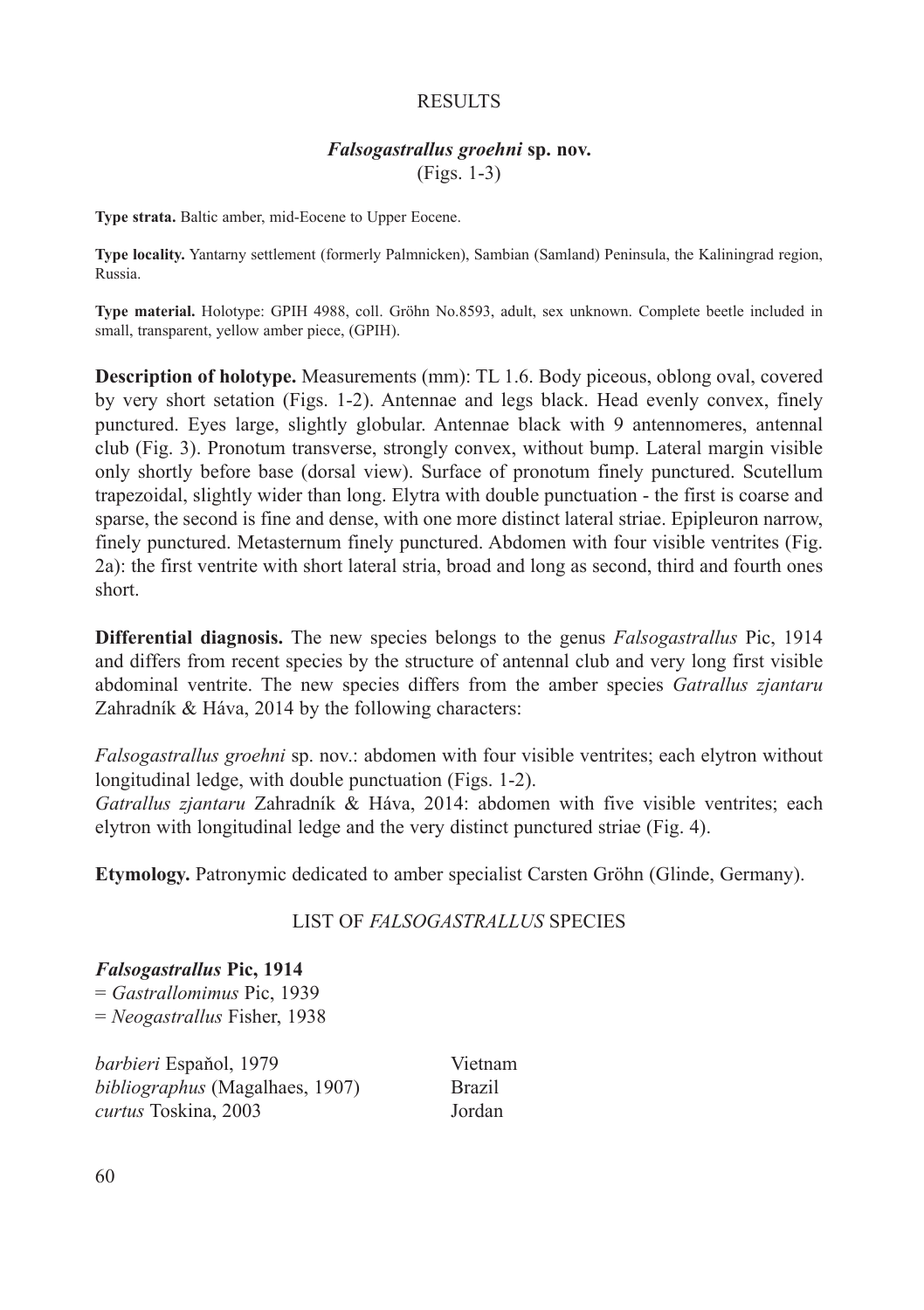

Fig. 4a-b. *Gatrallus zjantaru* Zahradník & Háva, 2014: holotype, habitus, dorso-lateral aspect (photo by J. Háva).